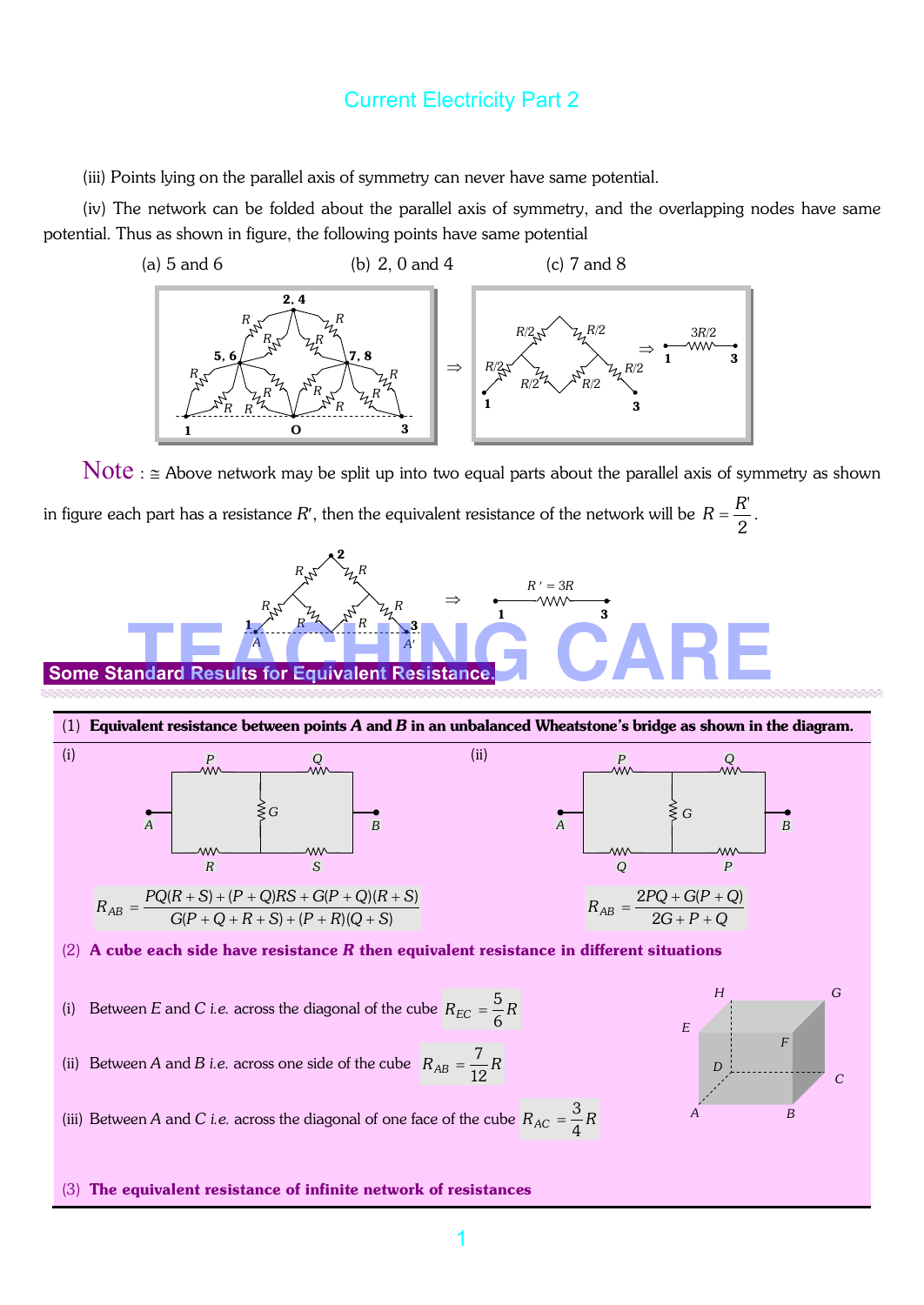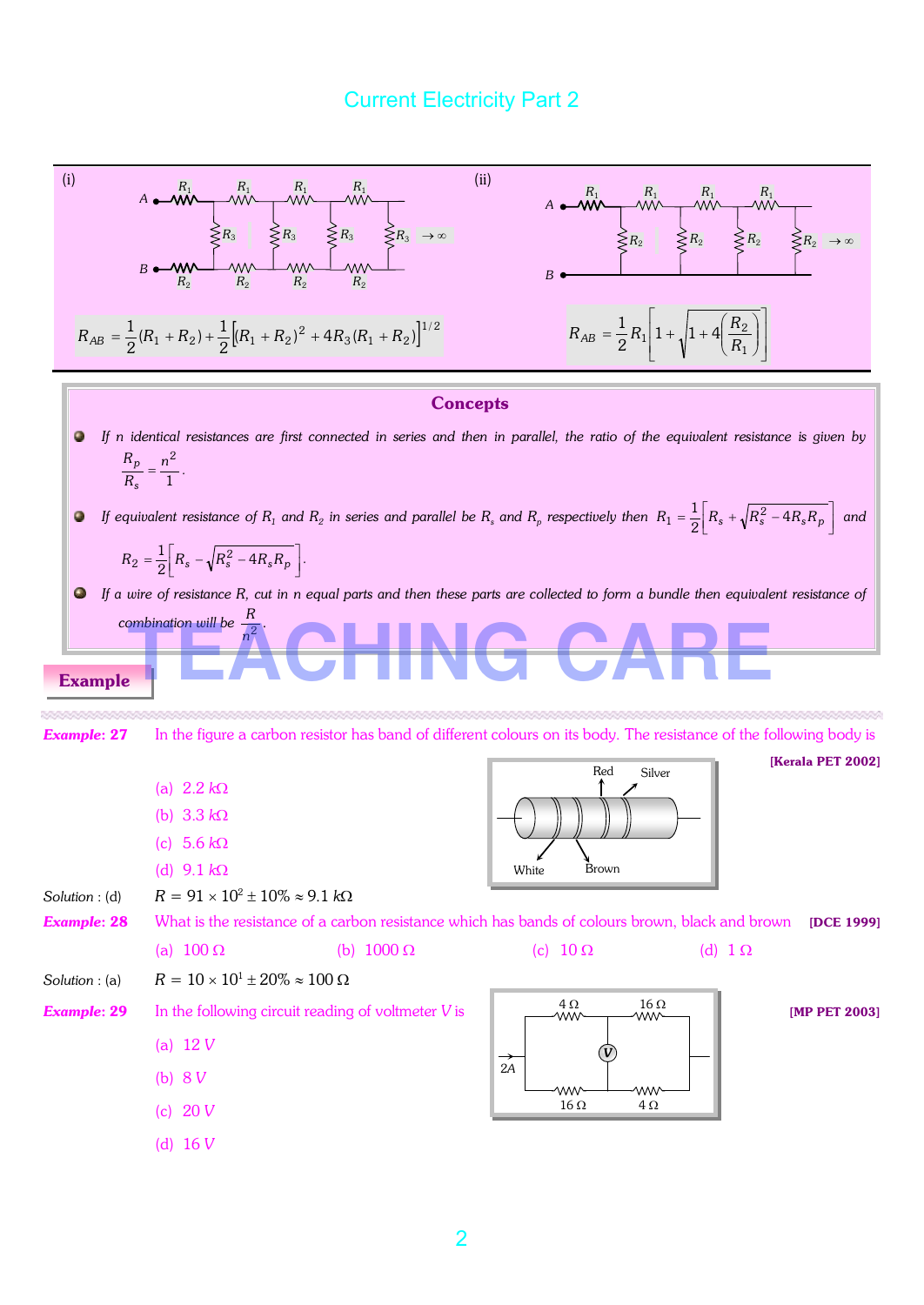- *Solution* : (a) P.d. between *X* and *Y* is  $V_{XY} = V_X V_Y = 1 \times 4 = 4$  *V* …. (i)  $4 \Omega$  v  $16 \Omega$ *Y*   $1A$ and p.d. between *X* and *Z* is  $V_{XZ} = V_X - V_Z = 1 \times 16 = 16$  *V* .... (ii) 2*A V*  On solving equations (i) and (ii) we get potential difference between *Y X* 1*A*  and *Z i.e.*, reading of voltmeter is  $V_y - V_z = 12V$ **WW** *Z*   $16 \Omega$   $Z$   $4 \Omega$
- *Example*: 30 An electric cable contains a single copper wire of radius 9 *mm*. It's resistance is 5 Ω. This cable is replaced by six insulated copper wires, each of radius 3 *mm*. The resultant resistance of cable will be [CPMT 1988]

(a) 
$$
7.5 \Omega
$$
 (b)  $45 \Omega$  (c)  $90 \Omega$  (d)  $270 \Omega$ 

*Solution* : (a) Initially : Resistance of given cable

$$
R = \rho \frac{l}{\pi \times (9 \times 10^{-3})^2} \qquad \qquad \dots (i)
$$

Finally : Resistance of each insulated copper wire is

$$
R' = \rho \frac{1}{\pi \times (3 \times 10^{-3})^2}
$$

Hence equivalent resistance of cable

$$
R_{eq} = \frac{R'}{6} = \frac{1}{6} \times \left(\rho \frac{1}{\pi \times (3 \times 10^{-3})^2}\right) \dots (ii)
$$

On solving equation (i) and (ii) we get  $R_{eq} = 7.5 \Omega$ 

*Example***: 31** Two resistance  $R_1$  and  $R_2$  provides series to parallel equivalents as  $\frac{1}{1}$ *n* then the correct relationship is

(a) 
$$
\left(\frac{R_1}{R_2}\right)^2 + \left(\frac{R_2}{R_1}\right)^2 = n^2
$$
  
\n(b)  $\left(\frac{R_1}{R_2}\right)^{3/2} + \left(\frac{R_2}{R_1}\right)^{3/2} = n^{3/2}$   
\n(c)  $\left(\frac{R_1}{R_2}\right) + \left(\frac{R_2}{R_1}\right) = n$   
\n(d)  $\left(\frac{R_1}{R_2}\right)^{1/2} + \left(\frac{R_2}{R_1}\right)^{1/2} = n^{1/2}$ 

*Solution* : (d) Series resistance  $R_S = R_1 + R_2$  and parallel resistance  $1 + \mu_2$  $1^{11}2$  $R_1 + R$  $R_P = \frac{R_1 R_2}{R_1 + R_2} \Rightarrow \frac{R_S}{R_P} = \frac{(R_1 + R_2)^2}{R_1 R_2} = n$ *R R P*  $\frac{S}{S} = \frac{(R_1 + R_2)^2}{R} =$ 

$$
\Rightarrow \frac{R_1 + R_2}{\sqrt{R_1 R_2}} = \sqrt{n} \qquad \Rightarrow \frac{\sqrt{R_1^2}}{\sqrt{R_1 R_2}} + \frac{\sqrt{R_2^2}}{\sqrt{R_1 R_2}} = \sqrt{n} \Rightarrow \sqrt{\frac{R_1}{R_2}} + \sqrt{\frac{R_2}{R_1}} = \sqrt{n}
$$

*Example*: 32 Five resistances are combined according to the figure. The equivalent resistance between the point *X* and *Y* will be **EXECUTE 1999; AMU 1995; CPMT 1986**]

- (a)  $10 \Omega$ (b) 22 Ω  $10 Ω$
- w w (c)  $20 \Omega$
- (d)  $50 \Omega$







 $R_1 + R$ 

 $1^{11}2$  $(R_1 + R_2)^2$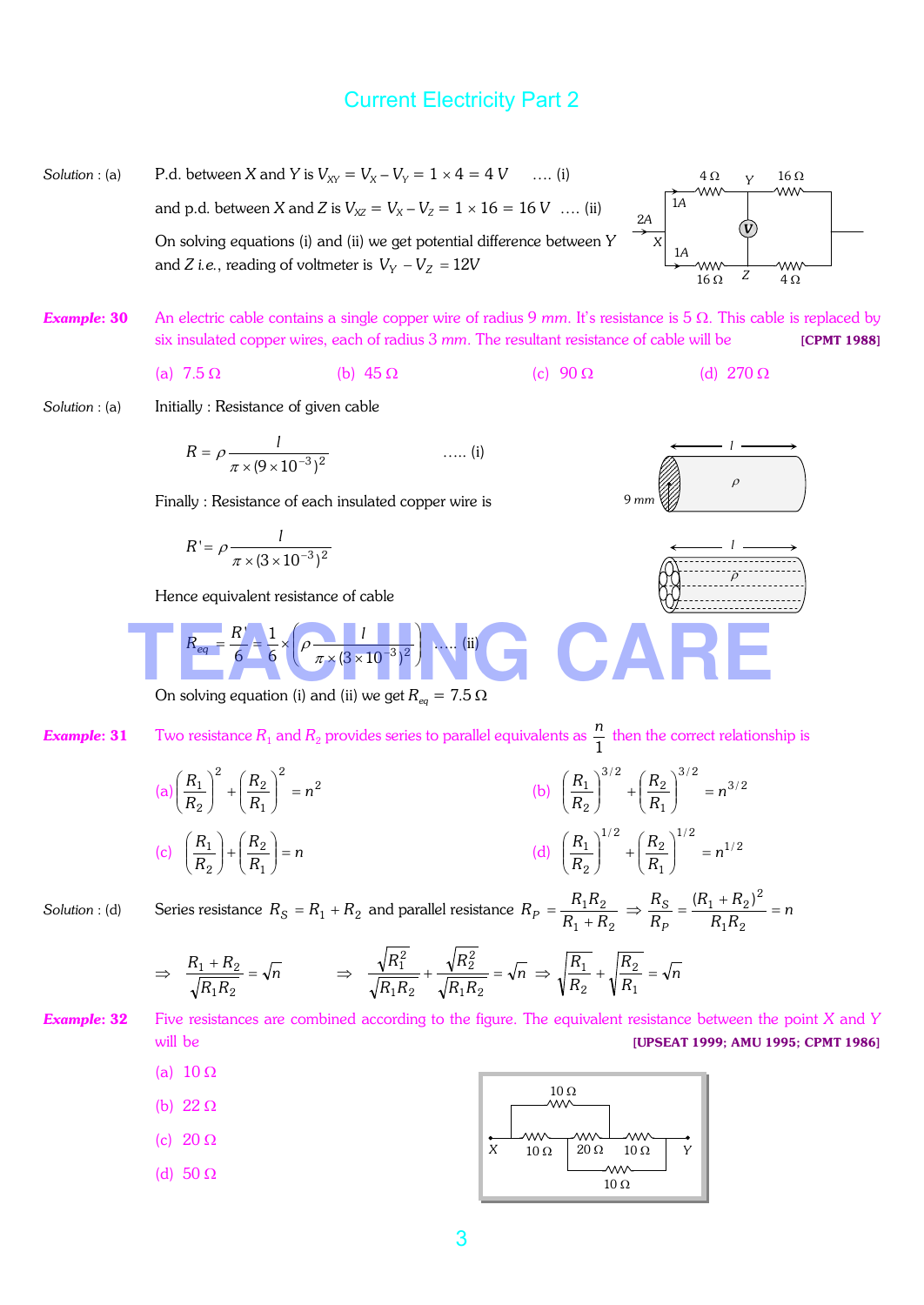

*D E B*

*Example*: 35 Seven resistances are connected as shown in figure. The equivalent resistance between *A* and *B* is [MP PET 2000]

|--|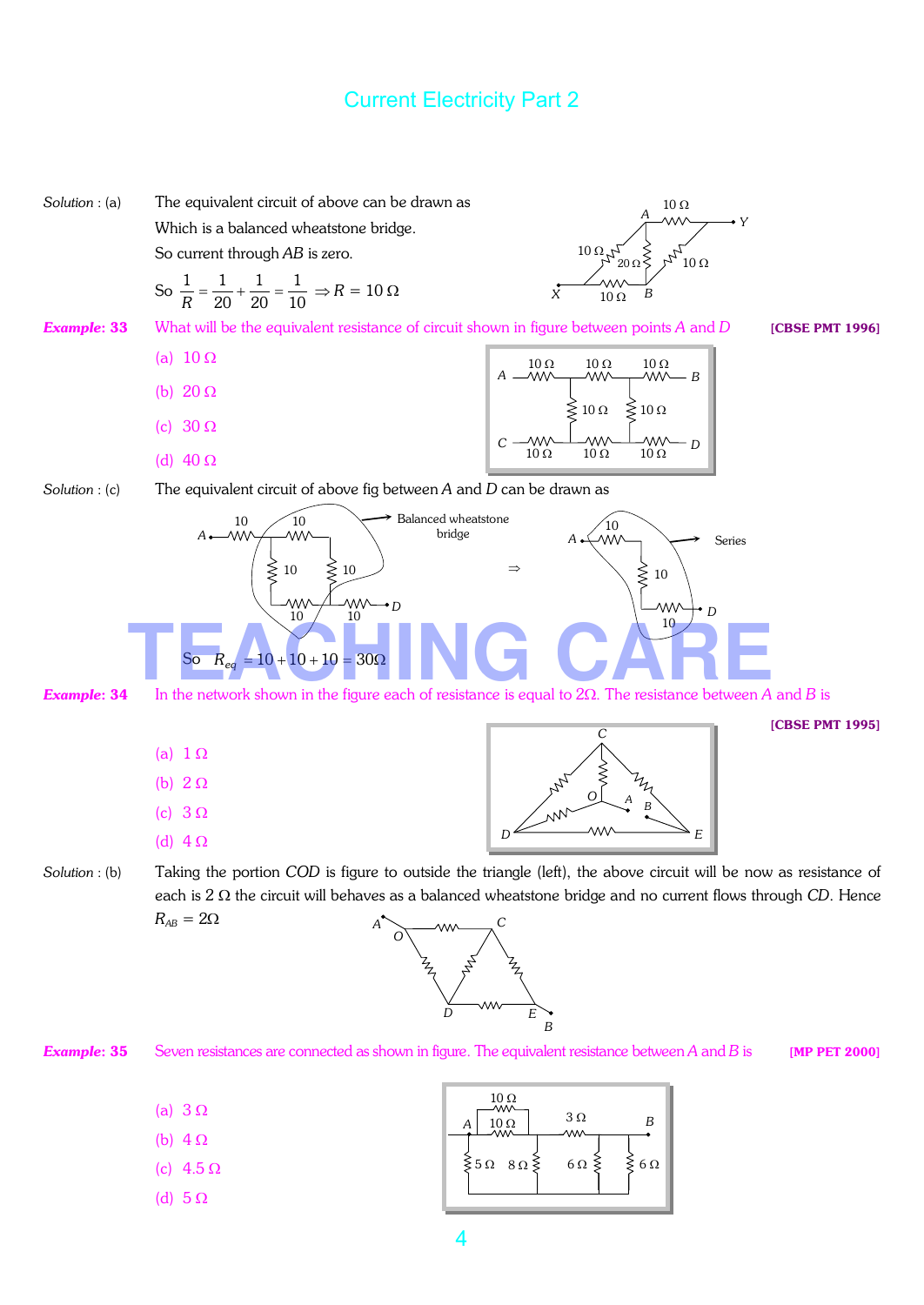

5

*A B*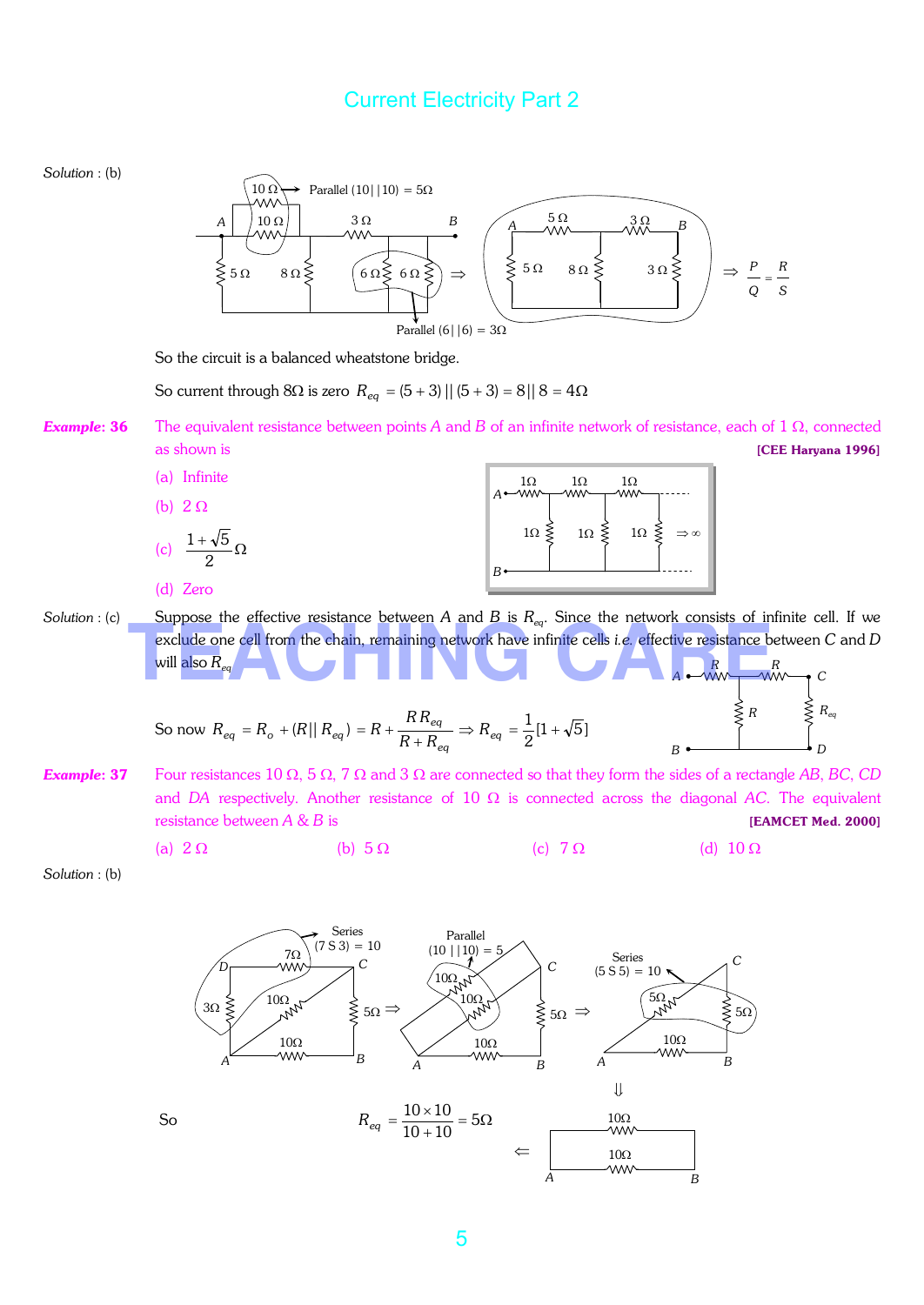**Example: 38** The equivalent resistance between *A* and *B* in the circuit shown will be



*Solution* : (d) In the circuit, by means of symmetry the point *C* is at zero potential. So the equivalent circuit can be drawn as



*Example*: 39 In the given figure, equivalent resistance between *A* and *B* will be [CBSE PMT 2000]



*Solution* : (a) Given Wheatstone bridge is balanced because  $\frac{1}{Q} = \frac{12}{S}$ *R Q*  $\frac{P}{Q} = \frac{R}{Q}$ . Hence the circuit can be redrawn as follows

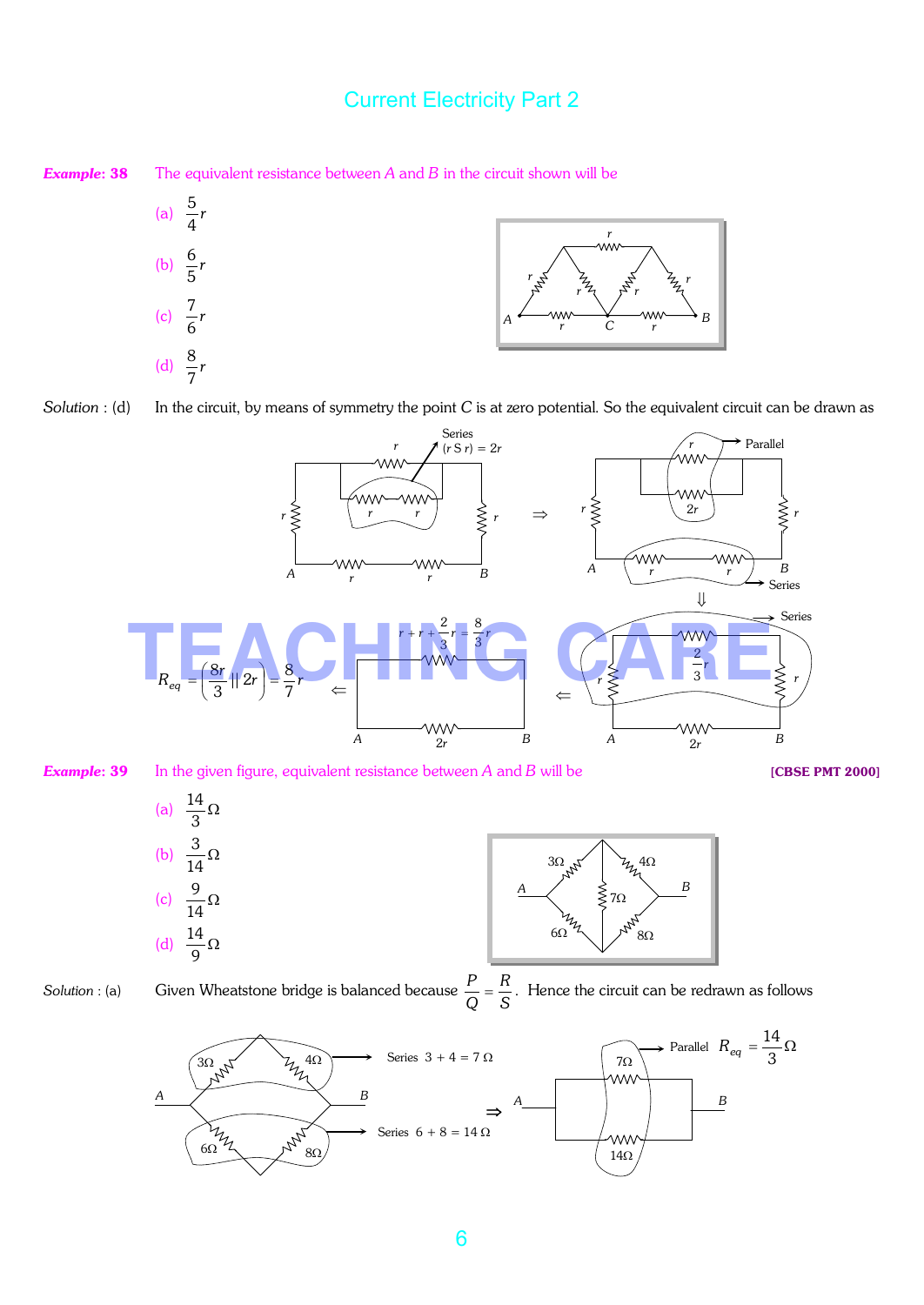

ammeter will be 5*A*.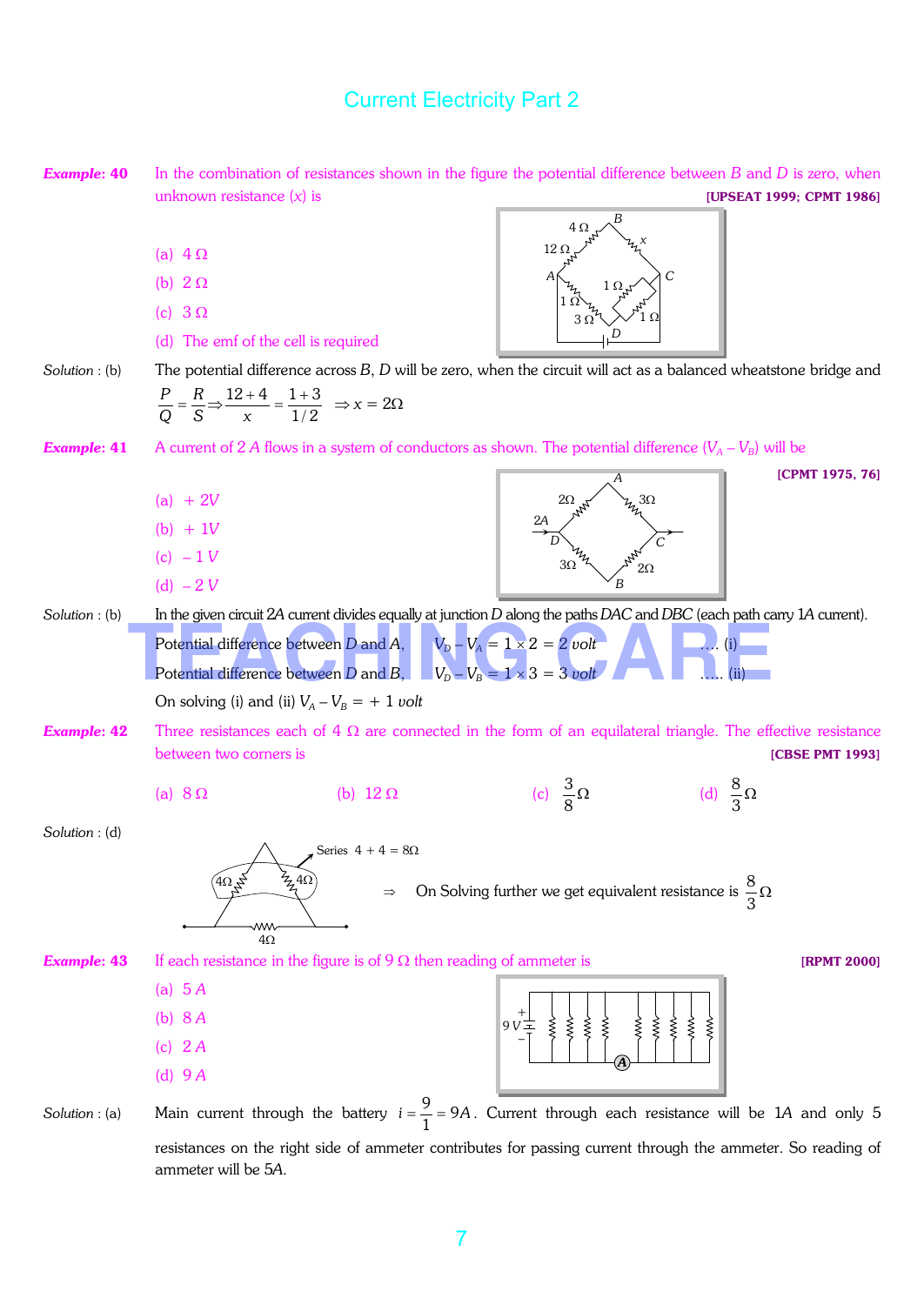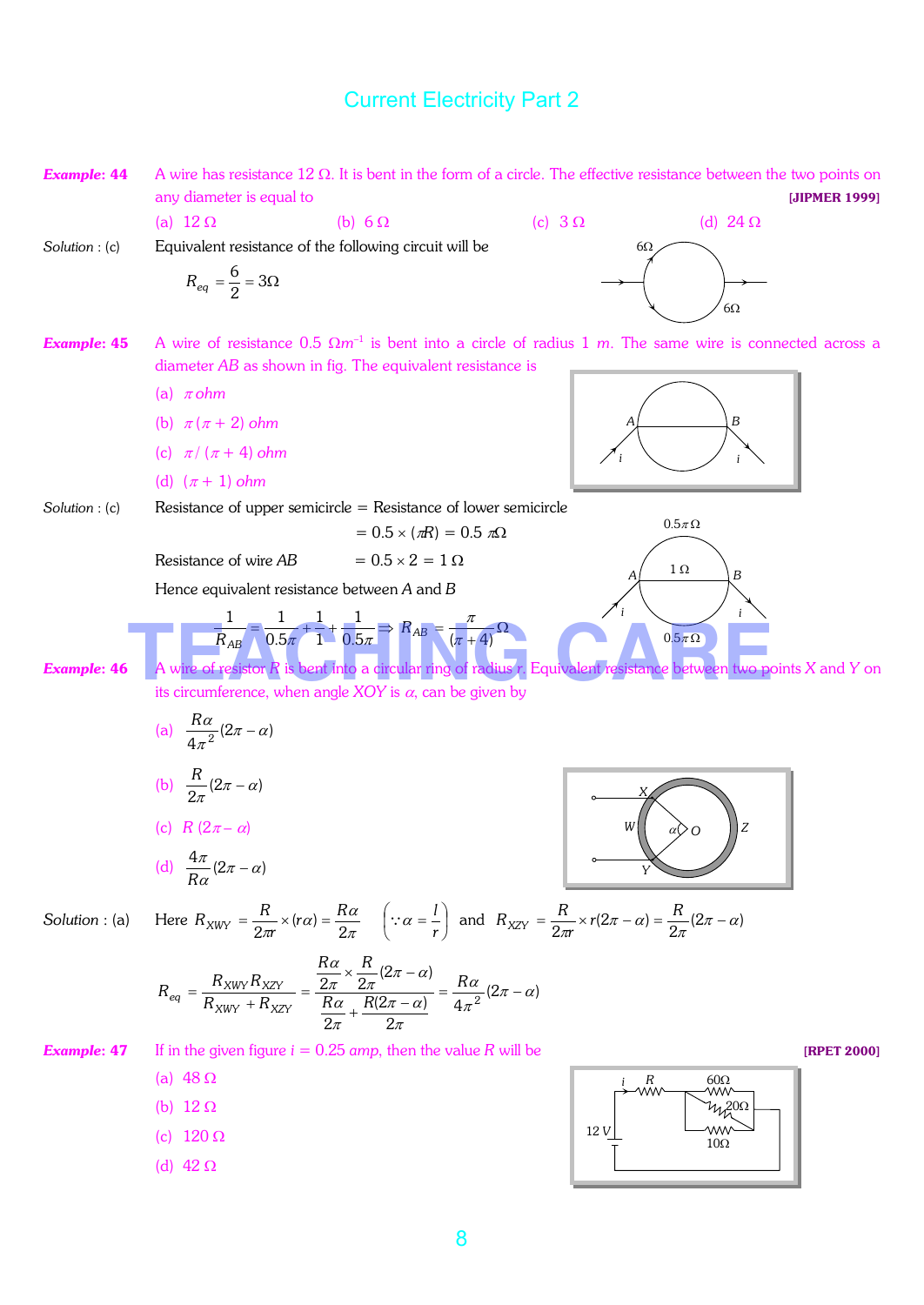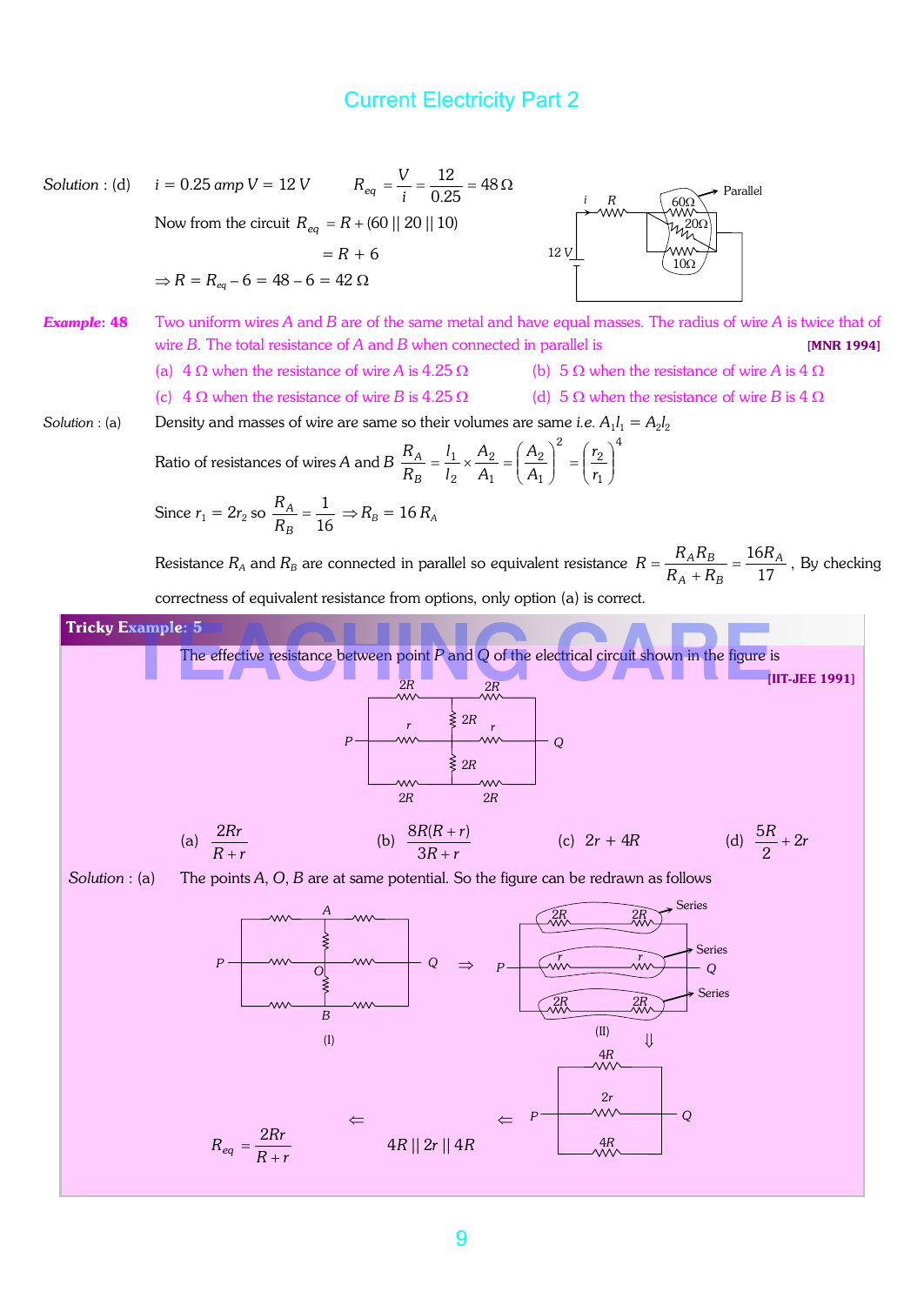

#### **Cell.**

The device which converts chemical energy into electrical energy is known as electric cell.



(1) A cell neither creates nor destroys charge but maintains the flow of charge present at various parts of the circuit by supplying energy needed for their organised motion.

(2) Cell is a source of constant emf but not constant current.

(3) Mainly cells are of two types :

(i) Primary cell : Cannot be recharged

(ii) Secondary cell : Can be recharged

(4) The direction of flow of current inside the cell is from negative to positive electrode while outside the cell is form positive to negative electrode.

(5) A cell is said to be ideal, if it has zero internal resistance.

(6) Emf of cell (*E*) : The energy given by the cell in the flow of unit charge in the whole circuit (including the cell) is called it's electromotive force (emf) *i.e.* emf of cell  $E = \frac{W}{q}$ , It's unit is *volt* 

or

The potential difference across the terminals of a cell when it is not given any current is called it's emf.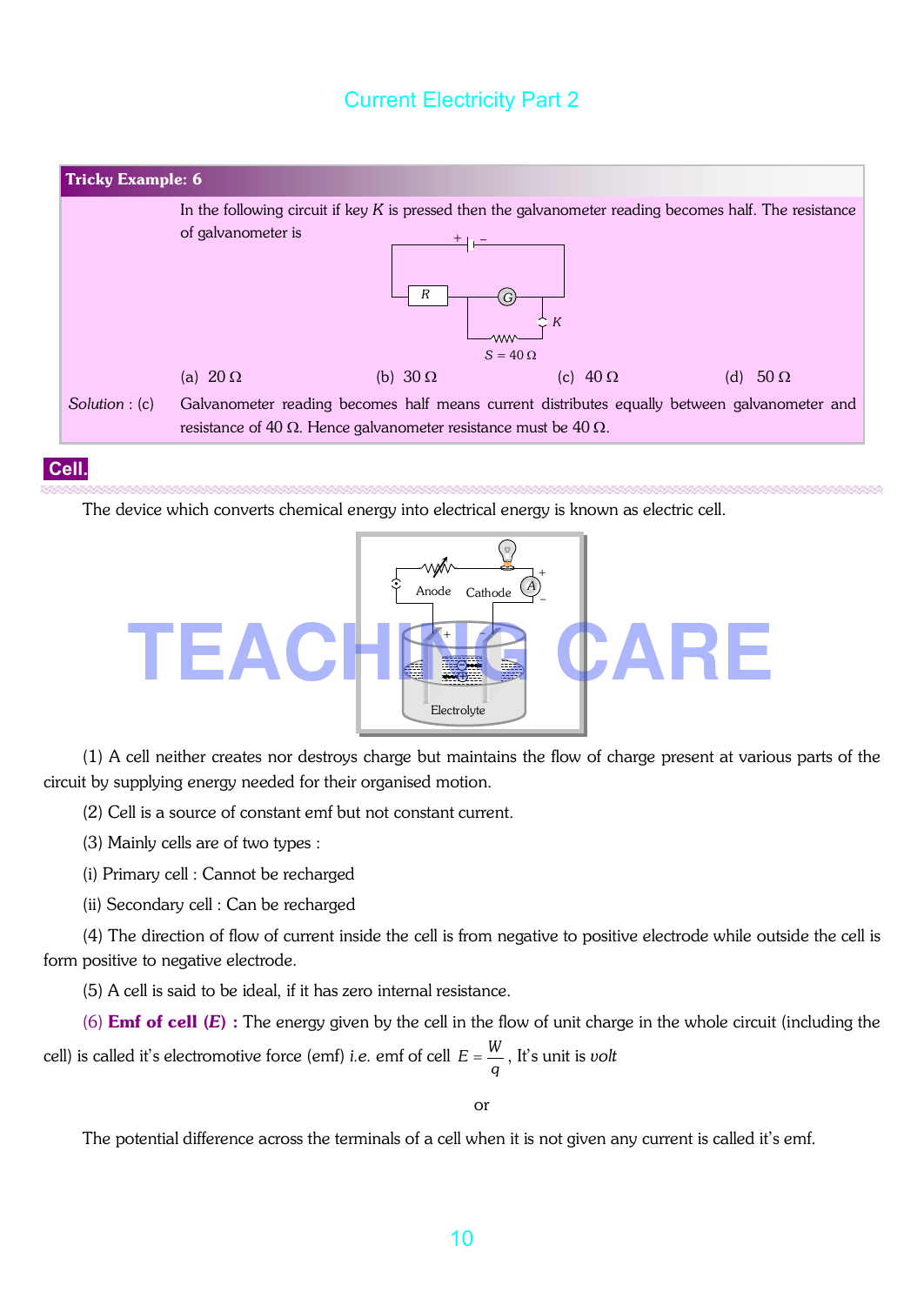(7) Potential difference (*V*) : The energy given by the cell in the flow of unit charge in a specific part of

electrical circuit (external part) is called potential difference. It's unit is also *volt*

or

The voltage across the terminals of a cell when it is supplying current to external resistance is called potential difference or terminal voltage. Potential difference is equal to the product of current and resistance of that given part *i.e.*  $V = iR$ .



(8) Internal resistance (*r*) : In case of a cell the opposition of electrolyte to the flow of current through it is called internal resistance of the cell. The internal resistance of a cell depends on the distance between electrodes (*r* ∝ *d*), area of electrodes [*r* ∝ (1/*A*)] and nature, concentration (*r* ∝ *C*) and temperature of electrolyte [*r* ∝ (1/temp.)]. Internal resistance is different for different types of cells and even for a given type of cell it varies from to cell.

#### **Cell in Various Position.**

- (1) Closed circuit (when the cell is discharging)
- (i) Current given by the cell *rR*  $i = \frac{E}{R}$ +  $=\frac{L}{R}$
- (ii) Potential difference across the resistance  $V = iR$
- (iii) Potential drop inside the cell = *ir*
- 

(v) Internal resistance of the cell 
$$
r = \left(\frac{E}{V} - 1\right) \cdot R
$$

(vi) Power dissipated in external resistance (load)  $P = Vi = i^2 R = \frac{V}{R} = |\frac{V}{R}|$ . *R*  $P = Vi = i^2 R = \frac{V^2}{R} = \left(\frac{E}{R}\right)^2$ .  $^{2}R = \frac{V^{2}}{R} = \left(\frac{E}{R}\right)^{2}$  $\left(\frac{E}{R}\right)$  $\setminus$ ſ  $= Vi = i^2 R = \frac{v}{R}$ 

Power delivered will be maximum when  $R = r$  so *r*  $P_{\text{max}} = \frac{E}{4}$ 4 2  $\frac{1}{\text{max}} = \frac{1}{4\pi}$ .

This statement in generalised from is called "*maximum power transfer theorem*".

(vii) Short trick to calculate *E* and *r* : In the closed circuit of a cell having emf *E* and internal resistance *r.*  If external resistance changes from  $R_1$  to  $R_2$  then current changes from  $i_1$  to  $i_2$  and potential difference changes from  $V_1$  to  $V_2$ . By using following relations we can find the value of  $E$  and  $r$ .

$$
E = \frac{i_1 i_2}{i_2 - i_1} (R_1 - R_2) \quad r = \left( \frac{i_2 R_2 - i_1 R_1}{i_1 - i_2} \right) = \frac{V_2 - V_1}{i_1 - i_2}
$$

Note :  $\leq$  When the cell is charging *i.e.* current is given to the cell then  $E = V - ir$  and  $E < V$ .





*rR E*

+

J

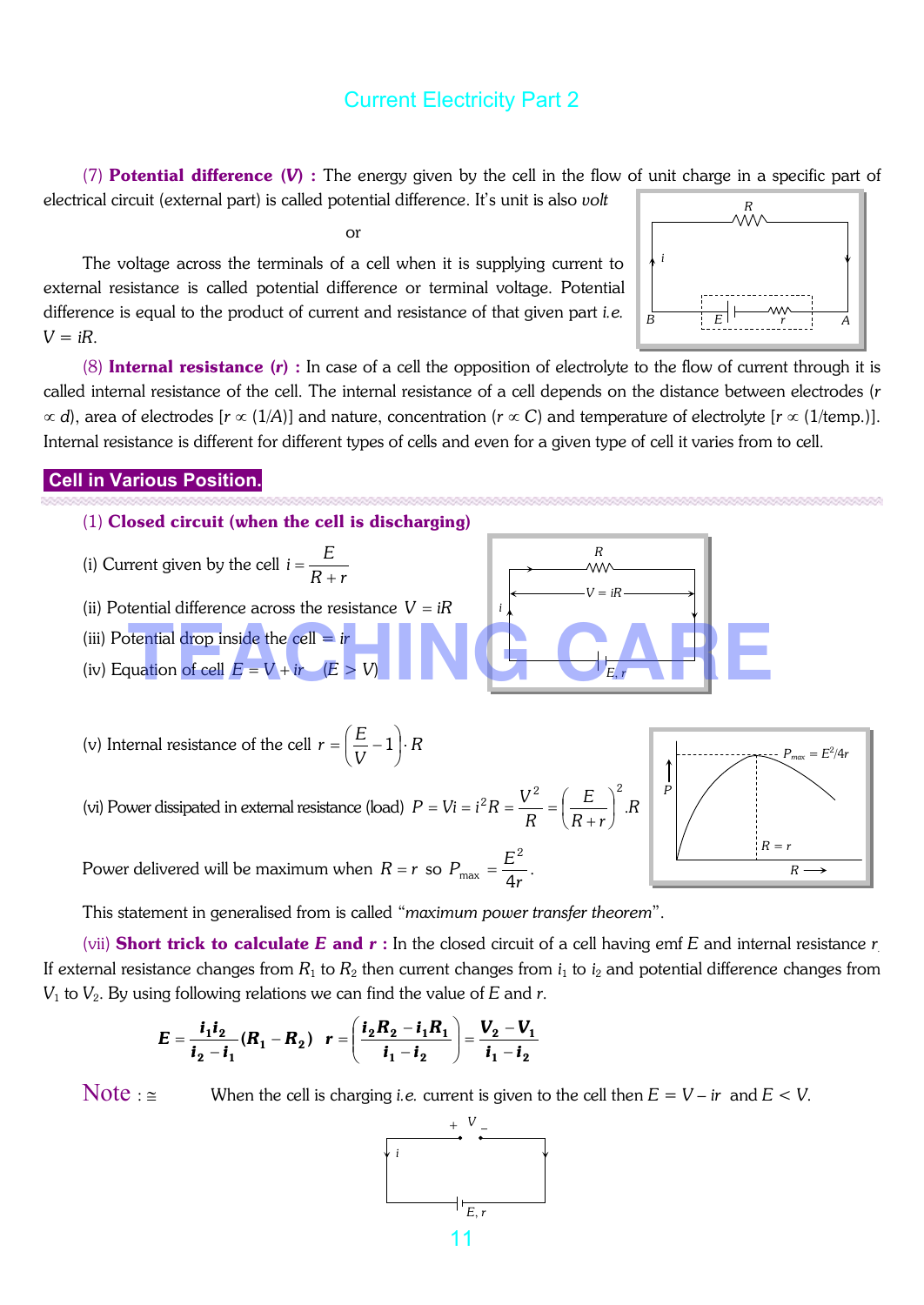#### (2) Open circuit and short circuit

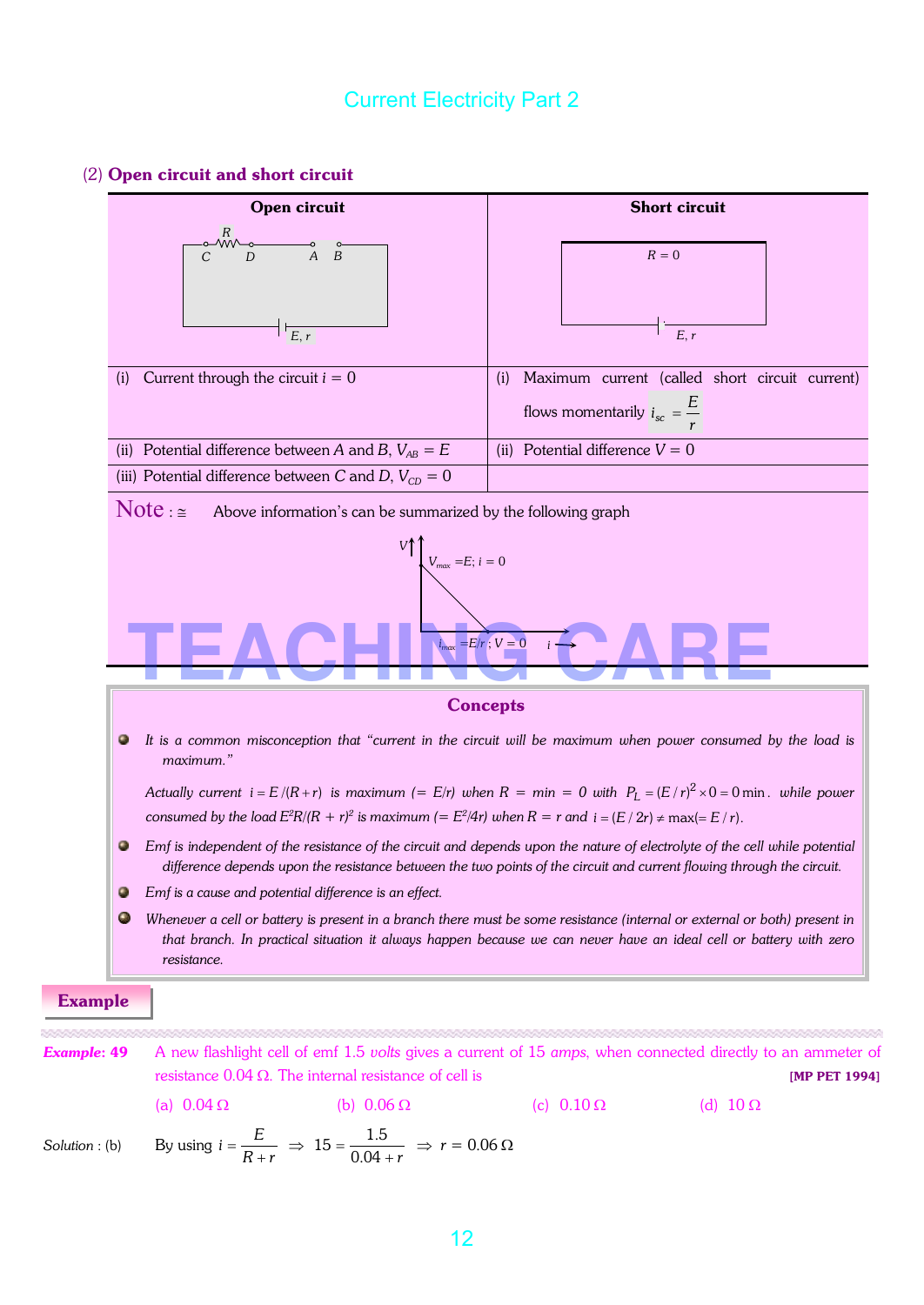**Example: 50** For a cell, the terminal potential difference is 2.2 *V* when the circuit is open and reduces to 1.8 *V*, when the cell is connected across a resistance,  $R = 5\Omega$ . The internal resistance of the cell is [CBSE PMT 2002] (a)  $\frac{18}{9} \Omega$ 9  $\frac{10}{2} \Omega$  (b)  $\frac{9}{10} \Omega$ 10 9 (c)  $\frac{11}{2}\Omega$ 9  $\frac{11}{2} \Omega$  (d)  $\frac{5}{2} \Omega$ 9 5 *Solution* : (a) In open circuit,  $E = V = 2.2$  *V*, In close circuit,  $V = 1.8$  *V*,  $R = 5\Omega$ So internal resistance,  $r = \left(\frac{E}{V} - 1\right)R = \left(\frac{2.2}{1.8} - 1\right) \times 5$  $1 R = \left(\frac{2.2}{1.2} - 1\right) \times$ J  $\left(\frac{2.2}{1.2}-1\right)$  $\setminus$  $R=\frac{2.2}{1.2}$  $\overline{\phantom{a}}$  $\left(\frac{E}{U}-1\right)$  $\setminus$  $=\left(\frac{E}{V}-1\right)R$  $r = \left(\frac{E}{r} - 1\right)R = \left(\frac{2.2}{1.8} - 1\right) \times 5$   $\Rightarrow$   $r = \frac{10}{8} \Omega$ 9  $r = \frac{10}{2}$ *Example*: 51 The internal resistance of a cell of emf 2*V* is 0.1 Ω. It's connected to a resistance of 3.9 Ω. The voltage across the cell will be **[CBSE PMT 1999; AFMC 1999; MP PET 1993; CPMT 1990**] (a) 0.5 *volt* (b) 1.9 *volt* (c) 1.95 *volt* (d) 2 *volt Solution* : (c) By using  $r = \left(\frac{L}{V} - 1\right)R$  $r = \left(\frac{E}{H} - 1\right)$  $\big)$  $\left(\frac{E}{H}-1\right)$  $\setminus$  $=\left(\frac{E}{U}-1\right)R \Rightarrow 0.1 = \left(\frac{2}{U}-1\right) \times 3.9$  $\overline{\phantom{a}}$  $\left(\frac{2}{\cdot\cdot\cdot}-1\right)$  $\setminus$  $=\left(\frac{2}{\cdots}\right)^{n}$  $\frac{2}{V}$  – 1  $\times$  3.9  $\Rightarrow$  V = 1.95 *volt Example*: 52 When the resistance of 2 Ω is connected across the terminal of the cell, the current is 0.5 *amp*. When the resistance is increased to 5 Ω, the current is 0.25 *amp*. The emf of the cell is [MP PMT 2000] (a) 1.0 *volt* (b) 1.5 *volt* (c) 2.0 *volt* (d) 2.5 *volt Solution*: (b) By using  $E = \frac{P_1 P_2}{(i_2 - i_1)} (R_1 - R_2) = \frac{0.6 \times 0.25}{(0.25 - 0.5)} (2 - 5) = 1.5$  *volt*  $E = \frac{i_1 i_2}{(i_2 - i_1)} (R_1 - R_2) = \frac{0.5 \times 0.25}{(0.25 - 0.5)} (2 - 5) = 1.5$  $\frac{1^{12}}{-i_1}(R_1 - R_2) = \frac{0.3 \times 0.23}{(0.25 - 0.5)}(2 - 5) =$  $=\frac{i_1i_2}{(i_2-i_1)}(R_1 - R_2) = \frac{0.5 \times}{(0.25)}$ *Example*: 53 A primary cell has an emf of 1.5 *volts*, when short-circuited it gives a current of 3 *amperes*. The internal resistance of the cell is [CPMT 1976, 83] (a) 4.5 *ohm* (b) 2 *ohm* (b) 2 *ohm* (c) 0.5 *ohm* (d) 1/4.5 *ohm Solution* : (c) *r*  $i_{\rm sc} = \frac{E}{r} \Rightarrow 3 = \frac{1}{r}$  $3 = \frac{1.5}{r} \Rightarrow r = 0.5 \,\Omega$ *Example*: 54 A battery of internal resistance  $4 \Omega$  is connected to the network of resistances as shown. In order to give the maximum power to the network, the value of  $R$  (in  $\Omega$ ) should be [IIT-JEE 1995] (a) 4/9 (b) 8/9 (c) 2 (d) 18 *R*  4*R E R R R*   $\frac{2}{5}$  6*R* 

*Solution* : (c) The equivalent circuit becomes a balanced wheatstone bridge



For maximum power transfer, external resistance should be equal to internal resistance of source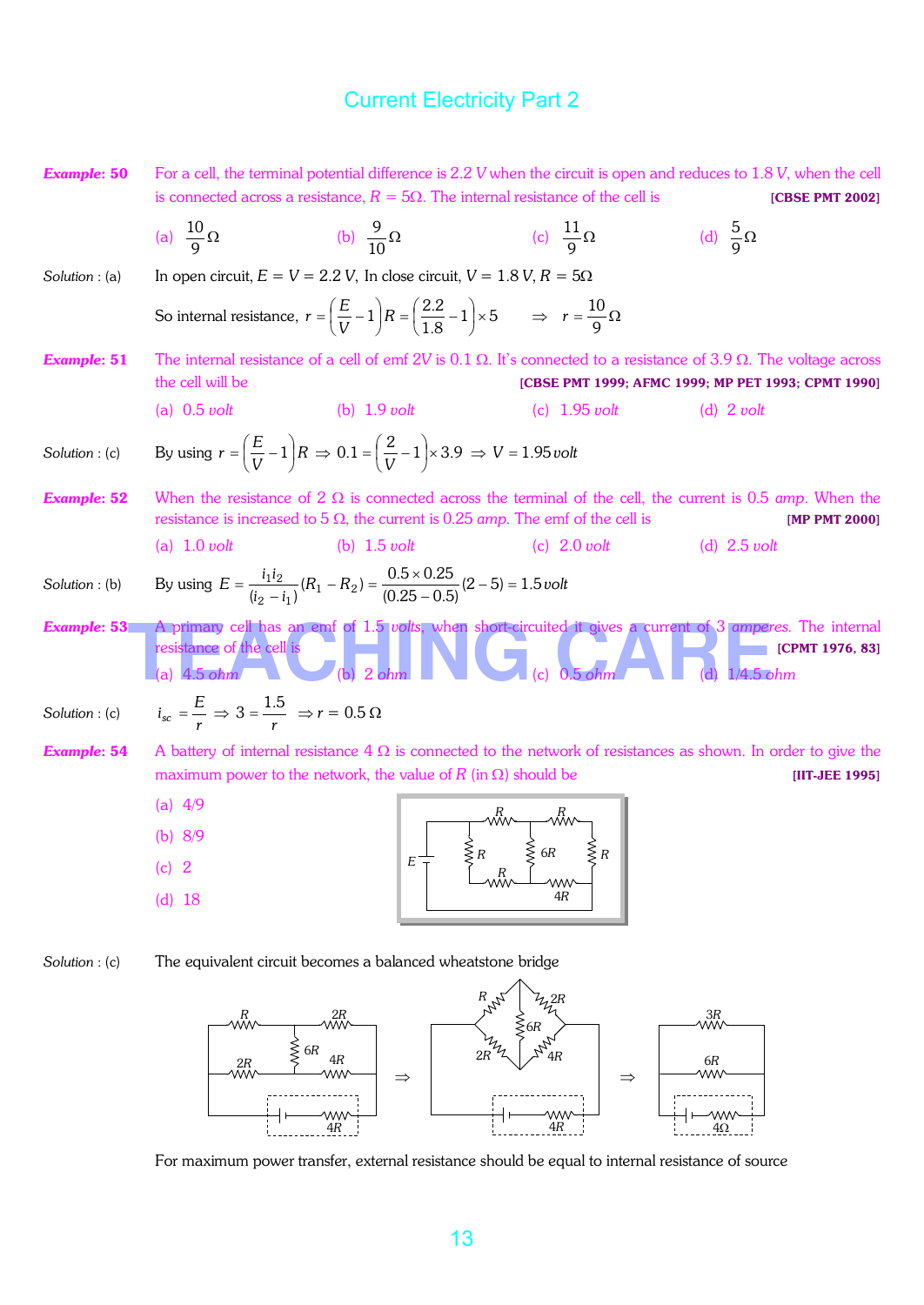$$
\Rightarrow \frac{(R+2R)(2R+4R)}{(R+2R)+(2R+4R)} = 4 \text{ i.e. } \frac{3R \times 6R}{3R+6R} = 4 \text{ or } R = 2\Omega
$$
  
\n**Example: 55** A torch bulb rated as 4.5 W, 1.5 V is connected as shown in the figure. The emf of the cell needed to make the bulb glow at full intensity is  
\n(a) 4.5 V  
\n(b) 1.5 V  
\n(c) 2.67 V  
\n(d) 13.5 V  
\n  
\n**Solution**: (d) When bulb glows with full intensity, potential difference across it is 1.5 V. So current through the bulb and resistance of 1\Omega are 3 A and 1.5 A respectively. So main current from the cell  $i = 3 + 1.5 = 4.5$  A. By using  $E = V + iR \Rightarrow E = 1.5 + 4.5 \times 2.67 = 13.5$  V.  
\n**Tricky Example:** 7



#### **Grouping of cell.**

Group of cell is called a battery.

(1) Series grouping : In series grouping anode of one cell is connected to cathode of other cell and so on.

#### (i) *n* identical cells are connected in series

- (a) Equivalent emf of the combination  $E_{eq} = nE$
- (b) Equivalent internal resistance  $r_{eq} = nr$

(c) Main current = Current from each cell = 
$$
i = \frac{nE}{R + nr}
$$

- (d) Potential difference across external resistance *V* = *iR*
- (e) Potential difference across each cell *n*  $V' = \frac{V}{V}$
- (f) Power dissipated in the circuit  $P = \frac{P}{P}$ . R *nrR*  $P = \left(\frac{nE}{R}\right)^2$ .  $\overline{\phantom{a}}$ J  $\left(\frac{nE}{R}\right)$ l ſ + =

(g) Condition for maximum power 
$$
R = nr
$$
 and  $P_{\text{max}} = n\left(\frac{E^2}{4r}\right)$ 

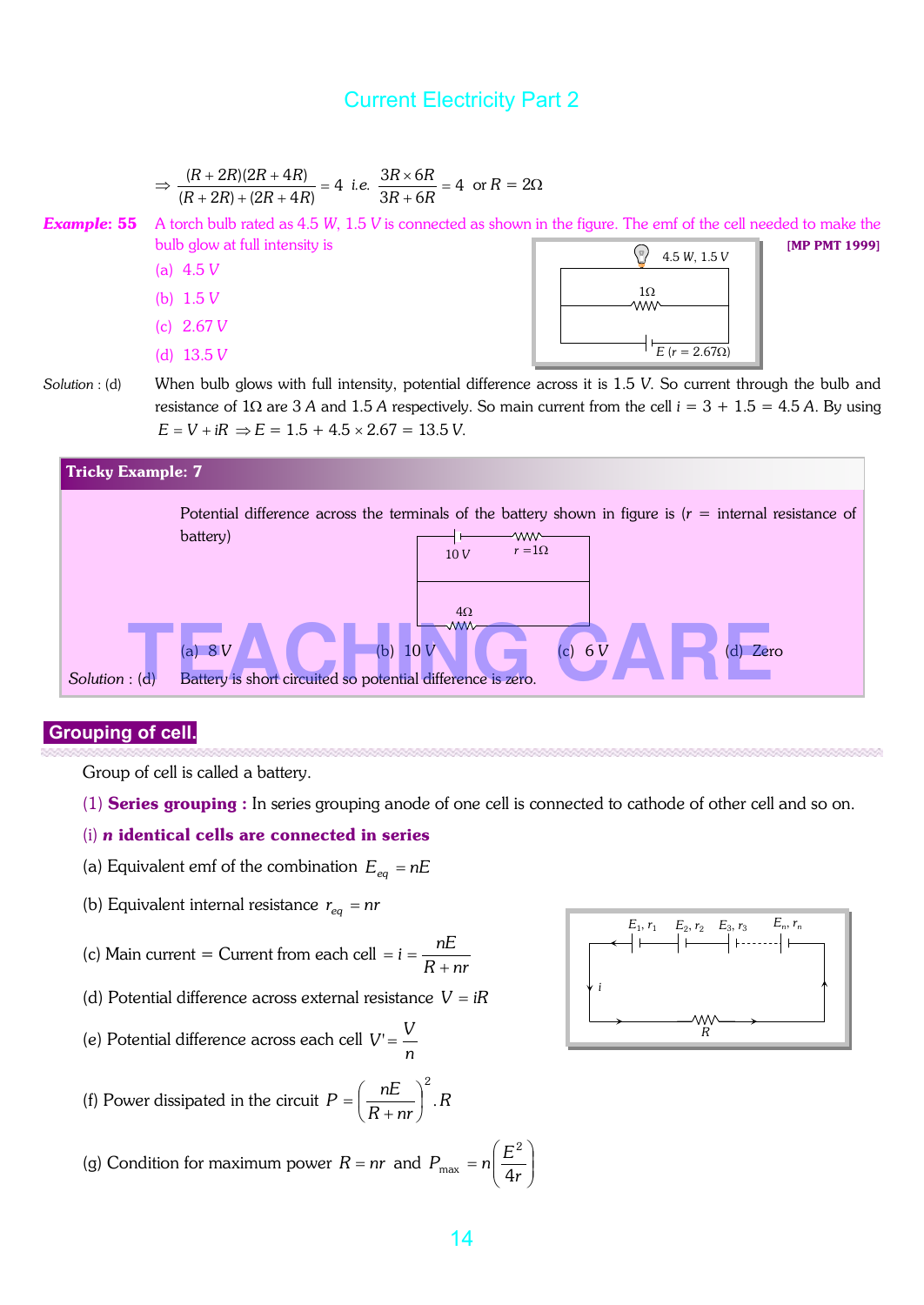(h) This type of combination is used when *nr* << *R.*

#### (ii) If non-identical cell are connected in series



(i) If *n* identical cells are connected in parallel (i) If *n* identical cells are connected in parallel<br>
(a) Equivalent emf  $E_{eq} = E$ <br>
(b) Equivalent internal resistance  $R_{eq} = r/n$ 

- (a) Equivalent emf  $E_{eq} = E$
- 
- (c) Main current *nrR*  $i = \frac{E}{R}$  $+ r/$ =

(d) P.d. across external resistance = p.d. across each cell = 
$$
V = iR
$$

1

(e) Current from each cell *n*  $i' = \frac{i}{r}$  (f) Power dissipated in the circuit  $P = \left(\frac{E}{R}\right)^2$ . *nrR*  $P = \left(\frac{E}{R_{\text{max}}}\right)^2$ . / 2  $\overline{\phantom{a}}$  $\bigg)$  $\left(\frac{E}{R_{\text{L}}}\right)$  $\setminus$ ſ + =

(g) Condition for max power  $R = r/n$  and  $P_{\text{max}} = n\left(\frac{L}{4r}\right)$ J  $\setminus$  $\overline{\phantom{a}}$  $\setminus$ ſ = *r*  $P_{\text{max}} = n \left( \frac{E}{4} \right)$ 4 2  $m_{\text{max}} = n \left| \frac{E}{4 \pi} \right|$  (h) This type of combination is used when  $nr >> R$ 

(ii) If non-identical cells are connected in parallel : If cells are connected with right polarity as shown below then

(a) Equivalent emf  $1 - 12$  $1^{12}$  T  $-2^{11}$  $r_1 + r$  $E_{eq} = \frac{E_1 r_2 + E_2 r}{r_1 + r_2}$  $=\frac{E_1r_2+E_2r_1}{2}$ (b) Main current *eq eq Rr E i* + = (c) Current from each cell  $n_1 = \frac{L_1}{r}$  $i_1 = \frac{E_1 - iR}{n}$  and  $r = \frac{L_2}{r}$  $i_2 = \frac{E_2 - iR}{i}$ 

 $Note: \n  $\leq$  In this combination if cell's are connected with reversed polarity as shown in figure then:$ 

2

 $i_1$   $E_1, r_1$ 

Equivalent emf

\n
$$
E_{eq} = \frac{E_1 r_2 - E_2 r_1}{r_1 + r_2}
$$
\ni

\n
$$
i \underbrace{\left| \underbrace{\left| \underbrace{\left| \underbrace{\left| \underbrace{\left| \underbrace{\left| \underbrace{\left| \right|}_{E_2, r_2} \right|}}_{R} \right|_{E_2, r_2}} \right|_{R}}_{R}}
$$



*R*

*E*, *r*

*E*, *r*

*i*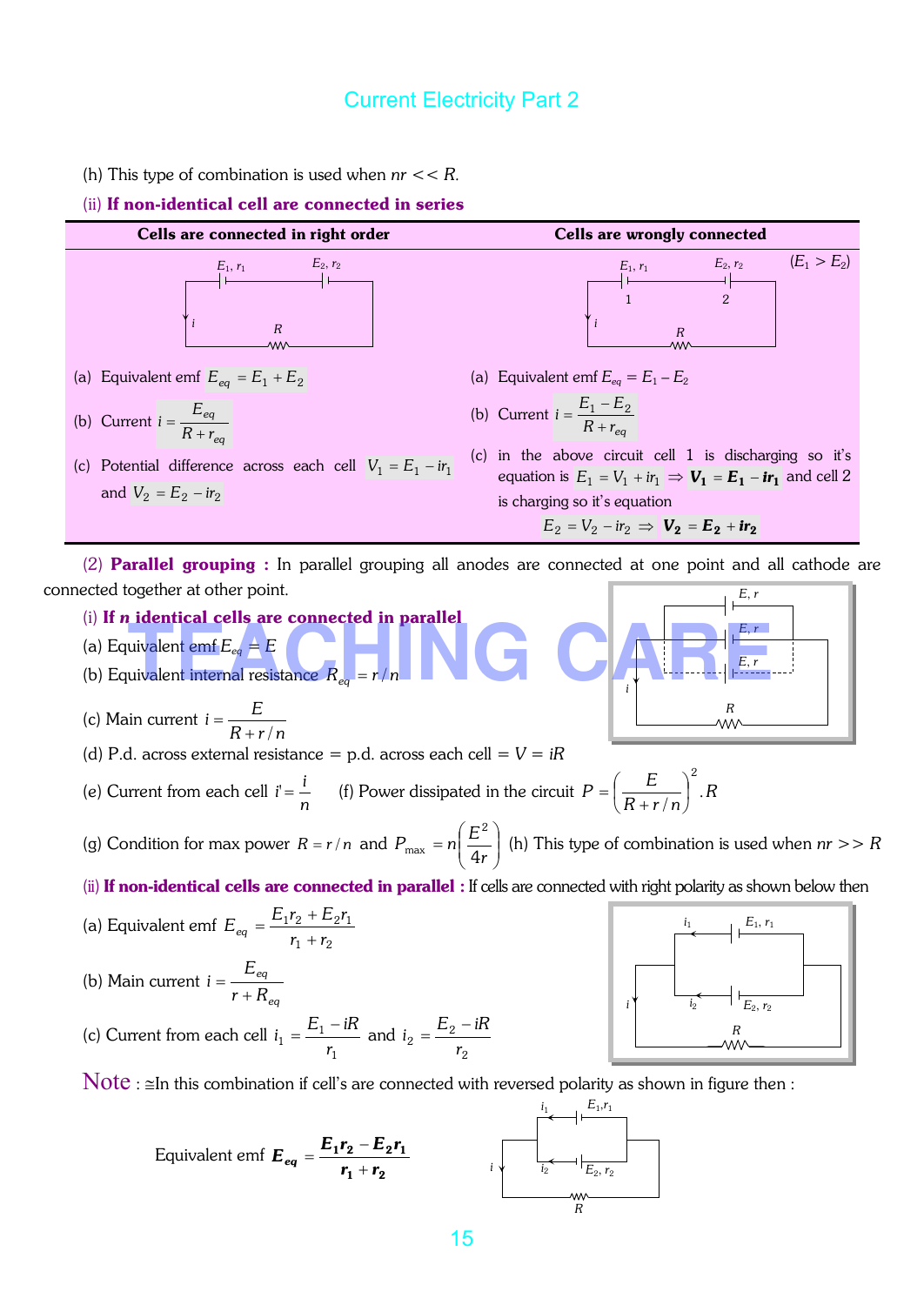(3) Mixed Grouping : If *n* identical cell's are connected in a row and such *m* row's are connected in parallel as shown.



Example

16